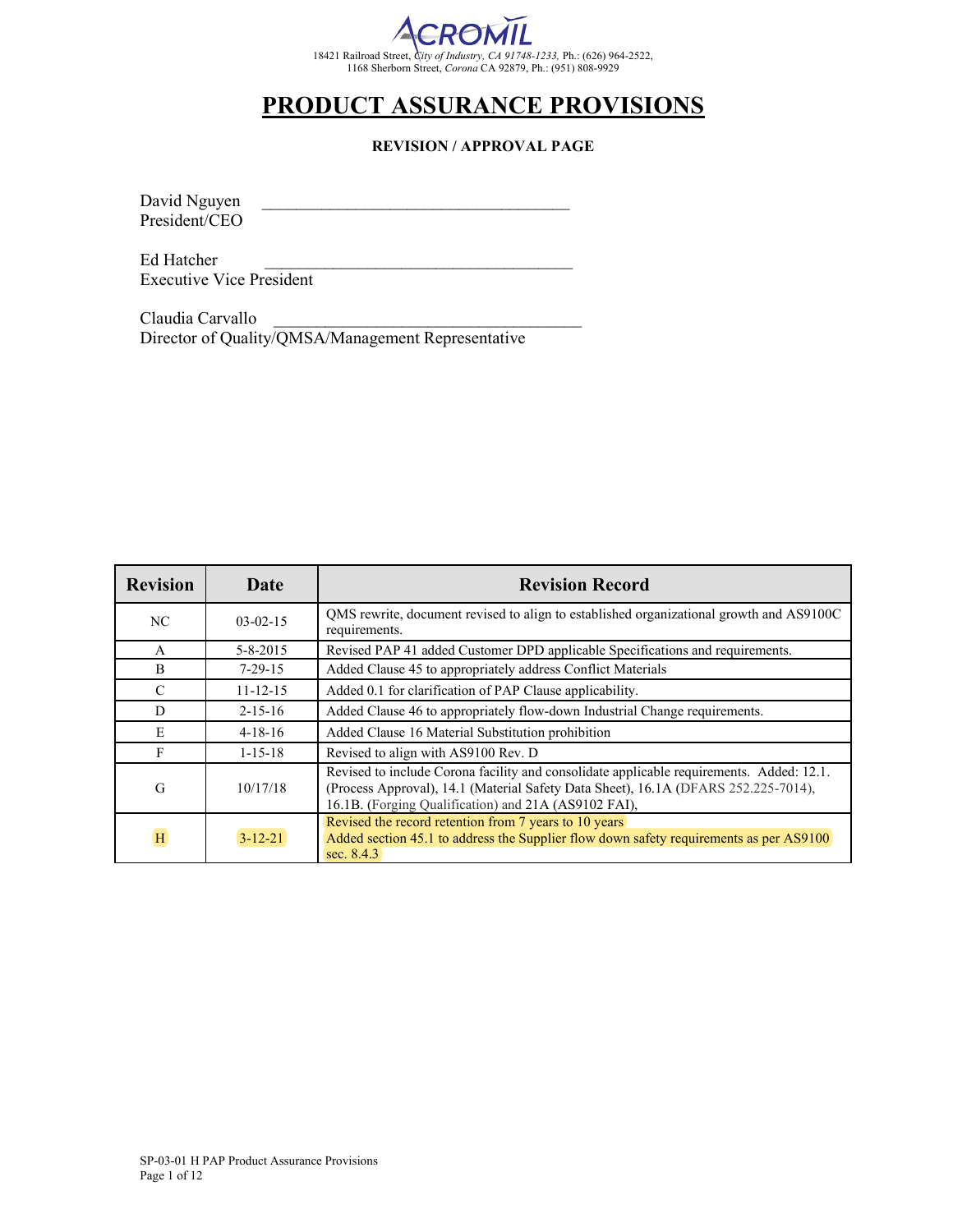

0.1 Items noted with (\*) are required if deemed applicable to the specific Supplier type, or if identified and listed specifically as applicable on the Purchase Order. All other clauses apply as noted.

### 1. INSPECTION OF SUPPLIES

The supplier shall have, or establish and maintain an adequate inspection system appropriate to the size and nature of its operation, but of sufficient scope to assure that supplies delivered under this order will comply with all the applicable drawings, specifications, and other purchase order requirements. Supplier shall respond to all Corrective Action Requests. Quality data Records (e.g. Certifications, Planning, Technique Sheets and Inspection and test Reports.) shall be available upon request and shall be retained for Ten (10) years after completion of order, or as otherwise specified by contract.

### 2. QUALITY PROGRAM

The Quality System shall be in compliance with ISO 9001/ AS 9100 Quality Program Requirements.

### 3. INSPECTION SYSTEM

The Quality System shall be in compliance with Mil-I-45208 or AS 9100 Quality Program Requirements.

### 4. CALIBRATION SYSTEM

The supplier shall be responsible for providing and ascertaining the correctness of tools, gages, and test equipment. The calibration system shall comply with ANSI/NCSLZ540-1. Records of calibration shall be available for review upon request.

### \*5. ACROMIL SOURCE INSPECTION

Source inspection by Acromil Quality Assurance Representative is required prior to shipment of items from your plant. Supplier shall notify Acromil Quality Assurance at least (3) days prior to availability of supplies for inspection. Supplier shall provide necessary equipment and/or to perform inspection and test. Performance of Source Inspection does not relieve Supplier from responsibility should discrepant conditions be discovered at Acromil incoming inspection or at final destination. Acromil reserves the right to waive Source Inspection for specific shipments at any time based upon the satisfactory receipt of previous supplies. Such waiver shall be in the form of written authorization signed by a member of Acromil Quality Management.

### 6. RIGHT OF ACCESS

During the performance of this order, your Quality Control or Inspection and Manufacturing processes are subject to review, verification, and analysis by an authorized Acromil, Government/ Regulatory Agencies and/or Customer representative(s).

## \*7.1. GOVERNMENT SOURCE INSPECTION (GSI) AT SUPPLIER FACILITY

Government Source Inspection and/or test at all times and places is required prior to shipment from your plant. Upon receipt of this order, promptly furnish a copy to the government representative who normally services your plant so that appropriate planning can be accomplished, or if none, to the nearest Army, Navy, Air Force or defense supply agency office. In the event the representative or office cannot be located, the responsible Acromil buyer should be notified immediately.

### \*7.2 GOVERNMENT SOURCE INSPECTION (GSI) AT ACROMIL FACILITY

The items covered by this purchase order will be subject to Government Source Inspection at ACROMIL facility. Enclose all required certification and test data, as required by the purchase order, drawing, SQAP, QAR, QAP, and other applicable specifications.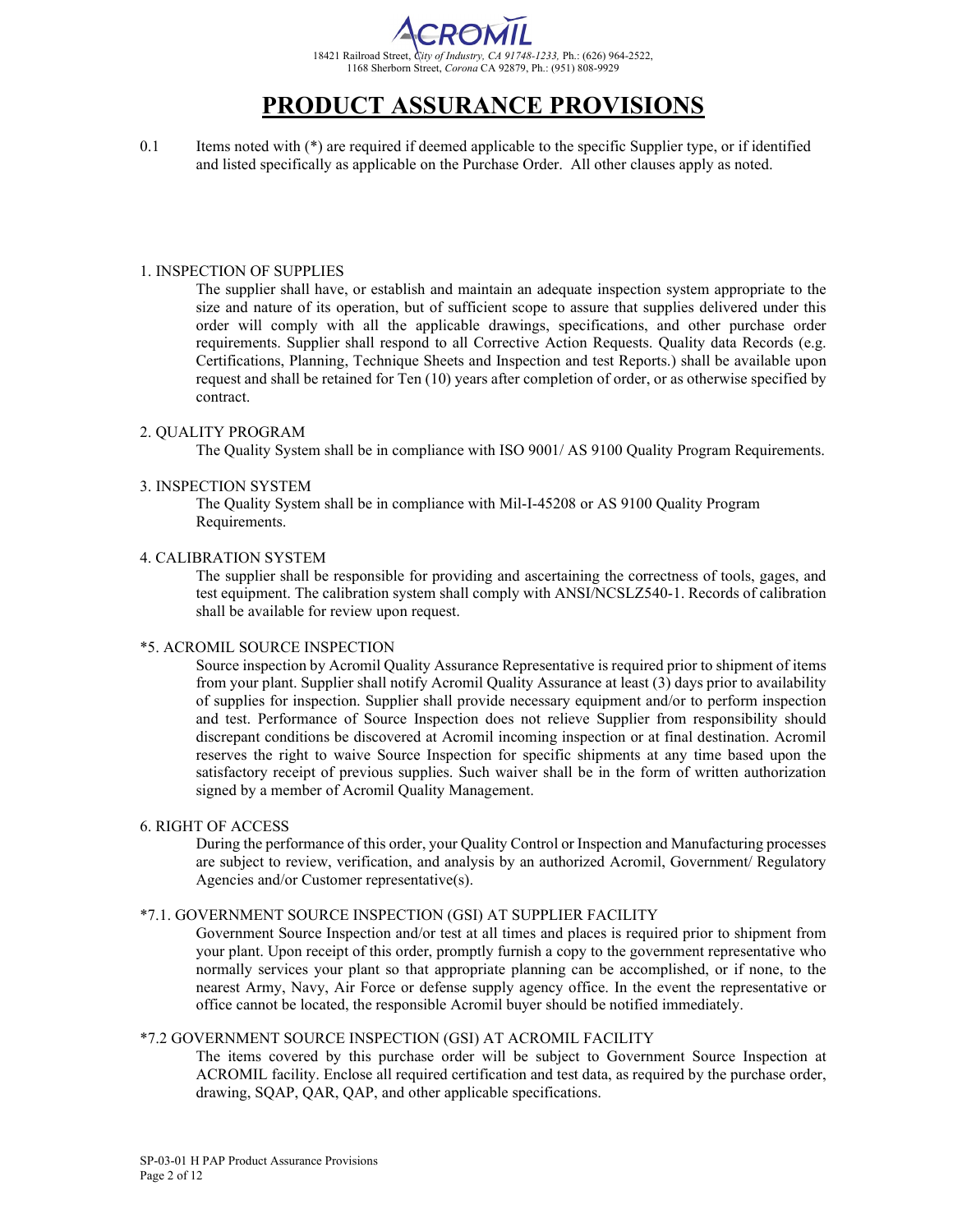

## \*7.3 SELECTIVE EVALUATION/GOV'T SOURCE INSPECTION

The items covered by this purchase order are subject to Selective Evaluation/Government Source Inspection prior to shipment from your plant. The government representative reserves the right to waive Source Inspection when analysis of his/her Selective Evaluation meets the necessary requirements. This does not in any way relieve you of the responsibility to ensure that delivered products comply with all specification requirements.

#### \*8. SQAP/QAR/QAP/CSL APPLICABLE

The drawings and/or specifications list the mandatory requirements for minimum inspection and test of item(s) being purchased on this order.

### \*9. 1 PART IDENTIFICATION REQUIREMENTS

Identify all parts and materials per drawing, using part number, revision letter and serial number, as applicable. The serial number shall be referenced on all test and inspection data.

In addition, when drawing requires the material to be identified in accordance with MIL-STD-130, the Acromil CAGE Number shall be used as the MFR for applicable order.

#### 9.2 PART SERIALIZATION/LOT TRACEABILITY

Part Serialization and/or Lot Traceability Must Be Maintained at All Times, Part Number, applicable Lot Number, or Serial Numbers Shall Be Referenced on All Certification, Test, Inspection and Shipping Documents. Heat Treat Lot Control Shall be Maintained if Applicable. Required Traceability shall be maintained throughout all manufacturing and processing stages, maintaining full traceability to Material origin and certifications.

Additionally, Acromil Memo Shippers Forwarded to Processor/ Supplier Shall Contain The Applicable Part Number, Serial Numbers and/or Lot numbers and shall as well conform to the above Noted Requirements.

### \*10. ASSEMBLY MARKING

All assembly or parts must be identified with the date of manufacture by rubber stamp, impression, attached tag or other suitable means.

### 11. LOT CONTROL AND IDENTIFICATION

Lot control and identification are required per drawing.

### 12. CERTIFIED PROCESSES

Process performed to applicable military and Acromil specifications must be certified and certificate attesting thereto shall accompany each shipment stating that evidence of this certification is on file and available for examination.

#### 12.1. PROCESS APPROVAL

Any special processes including, D6-1276; Fracture Critical, Maintenance Critical, Fatigue Critical, welding, heat treating, and non-destructive testing, must be approved by Acromil in advance of use by Seller or its subcontractor. Seller shall maintain objective evidence that any such process was performed in accordance with applicable specifications.

#### 13. CERTIFICATION (COC)

Certificate of Conformance or Certificate of Compliance, as applicable, must accompany each shipment of materials. Certificates must include the 1) supplier name, 2) Acromil Purchase Order, 3) Part Number, 4) Revision and 5) Quantity. Certifications must contain the signature and title of the authorized supplier representative responsible for certifications. The certifications must contain a statement that the supplier has on file and available for examination, evidence of conformance to the applicable specifications. Acromil Quality Assurance reserves the right to request test data supporting the Certifications. When requested, supplier shall forward test data to Acromil.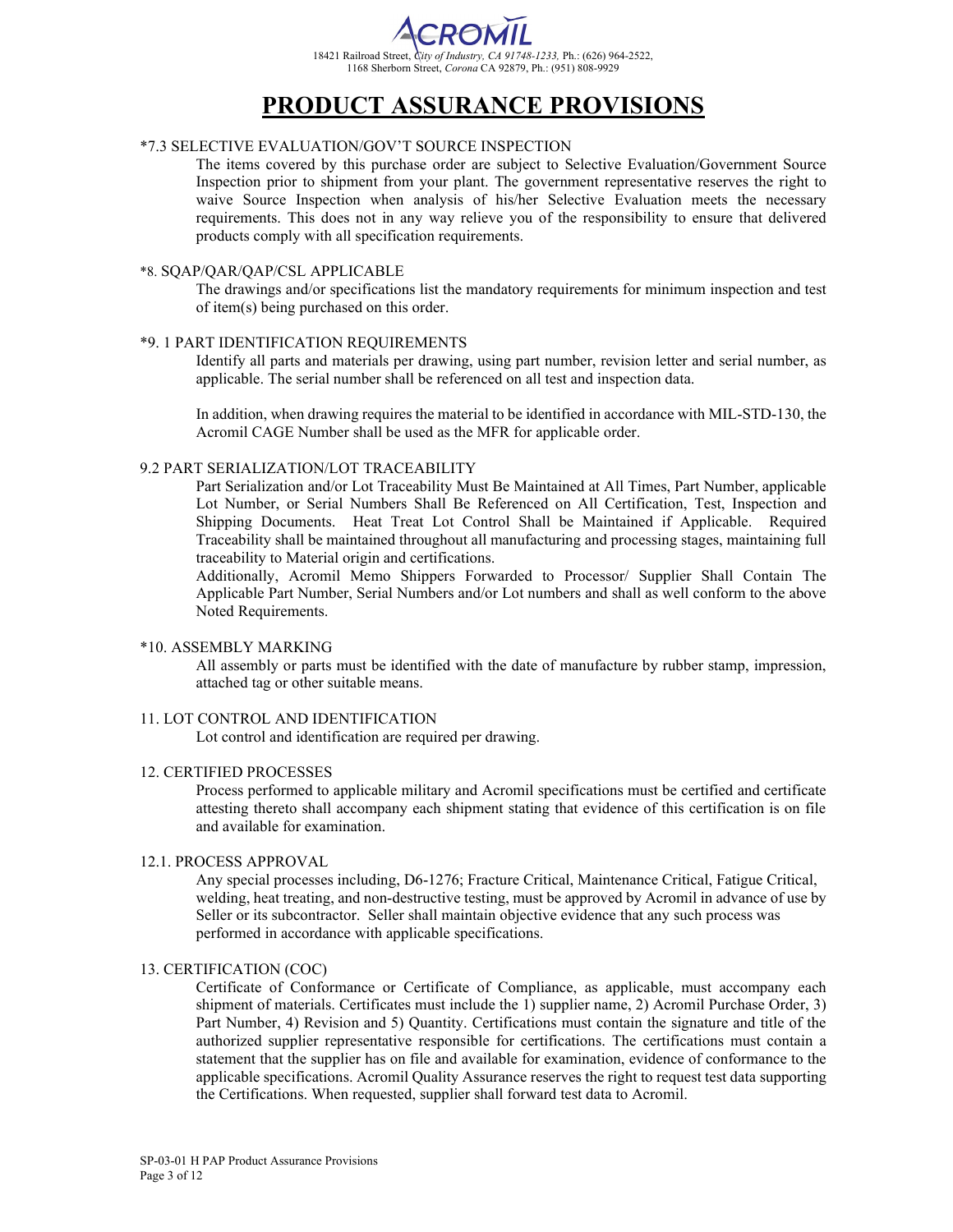

## \*14. AGE CONTROL – CERTIFICATION

Supplier of material shall mark the parts and exterior container in accordance with the specification, as required, including the identification of manufacturer, cure date and expiration dates.

Supplier shall provide certification to actual specification, and revision; including batch identification, manufacture date, cure Date, and expiration date, as required. The certificate shall bear the signature and title of supplier's authorized representative, and state that evidence of compliance is on file and available upon request.

In addition, the certificate shall include information whether the shelf life is to be controlled at room temperature or at refrigerated condition, as well as information if shelf life can be extended by refrigeration. Material with less than 70% of useful life shall not be shipped on this order.

### 14.1. MATERIAL SAFETY DATA SHEET REQUIRED

MSDS must accompany shipment, (Hazardous Material, Paints, Sealants).

### 15. TEST REPORTS

Supplier shall furnish performance test data for tests conducted on, and identifiable to the article(s) submitted (by serial number/lot  $#$ ), when applicable. Performance test reports must contain the signature and title of the person (or traceable inspector stamp) responsible for the tests. Particular emphasis shall be given to characteristics that cannot be verified at Acromil facility. Traceability to Acromil purchase order is required.

### 16. MATERIAL SUBSTITUTION PROHIBITION

a. Unauthorized Material Substitution (General)

Unauthorized material substitutions are not permitted on Acromil's Goods. Unauthorized material substitution includes any deviation from the engineering definition of a raw material. Engineering definition includes Buyer/customer design drawings and applicable specifications, product specification, form, size, shape, chemistry, melt method, origin, temper/condition, product testing or surface finish. Alternate materials specified in the engineering definition (and often described as approved material substitutions therein) do not constitute unauthorized material substitution. Terms and definitions for metallic materials and processing used herein are clarified in ARP1917.

Contact Acromil's Authorized Procurement Representative for details regarding deviations to authorized materials. Supplier agrees and understands that such deviations only apply to this purchase order, and only as indicated in the Acromil's authorized document.

### b. Metallic Materials (Specific)

Temper or Condition Conversion **-** Unless specifically authorized by the engineering definition, conversion of a raw material (i.e. heat treat to change the temper or condition of the material) constitutes material substitution of the condition provided by the manufacturer.

Metallic Raw Materials – customer engineering drawings may refer to obsolete or superseded specifications covering several forms, thicknesses, widths, etc. of the alloy or alloys. The required characteristics of these materials are defined not only by the objective test standards of the specification, but by the processes/methods by which this final form is achieved. These requirements are often captured in the definitions of the required material forms, and may not be explicitly called out in the detailed requirements. The raw material certification results from both the process used to make it and the tests to verify basic properties.

Supplier shall ensure that metallic materials covered by current or obsolete/superseded specifications are produced using the standard industry practices designed strictly for the production of stock to the specified thickness, diameter, width or cross sectional area, achieved by thermo- mechanical processing or casting process. Chemical, electrochemical and mechanical methods used for the removal of surface scale or contamination, or the production of the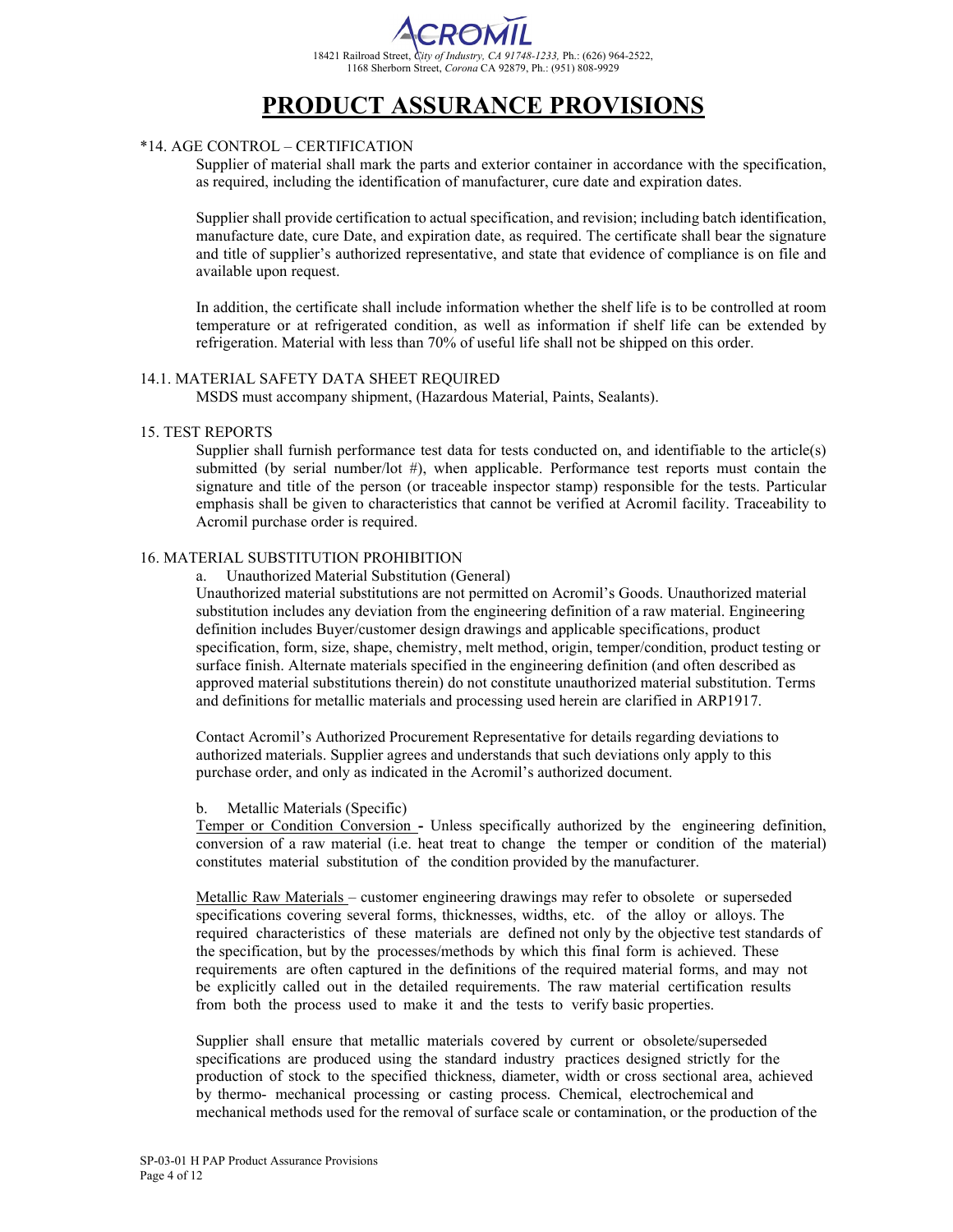# 18421 Railroad Street, *City of Industry, CA 91748-1233,* Ph.: (626) 964-2522, 1168 Sherborn Street, *Corona* CA 92879, Ph.: (951) 808-9929

# **PRODUCT ASSURANCE PROVISIONS**

required surface finish, in accordance with the material specification are acceptable. Raw material must not be re-certified with respect to thickness, diameter, width or cross sectional area or product form. Machining or cutting of thicker product or other product forms shall not be supplied in lieu of specified product unless specifically authorized by Acromil and Acromil's customers. Raw material certifications for material or parts shall reflect the form and size of the raw material as originally manufactured by the raw material producer.

### c. Specification Supersession:

For government specifications and standards canceled after June 1994, Supplier and subcontractors at all tiers shall use the last active revision of the canceled specification and standard until an acceptable replacement is included in the requirements of this Contract. Contact the Acromil Authorized Procurement Representative in the event of any inconsistency in applicable specification or standard. d. Reports (Full Pedigree from melt to final product) –

Raw material certifications shall show clear traceability to the manufacturer(s) of the raw material including ingot source, all thermo-mechanical processing (i.e. forging, rolling, drawing, etc), heat treatment, chemical processing and inspections as required by applicable raw material specification requirements.

e. Chain of Custody (Disguising intermediate ownership) –

Suppliers shall not disguise the pedigree of material or chain of ownership by removal of a previous supplier's name, nomenclature or identification.

f. Source of Additional Information - Additional information and guidance may be found through Acromil's Authorized Procurement Representative.

g. The substance of this Article shall be flowed in all subcontracts at every tier.

### 16.1 SUPPLIER FURNISHED MATERIAL/RAW MATERIAL CERTIFICATION

Supplier shall include with the Certificate of Conformance a raw material certification stating type, grade, and applicable specification of the raw material(s) used to manufacture the purchased item. Materials must be procured from an Acromil and Acromil's Customer Approved Sources as applicable. Contact Acromil Purchasing or Quality if necessary. Traceability to Acromil purchase order is required.

### 16.1A. DFARS 252.225-7014 PREFERENCE FOR DOMESTIC SPECIALTY METALS,

Alt 1 is invoked in this P.O. If either stainless steel or titanium are called out on this P.O. they must be melted in the United States or a qualifying country and material certs you provide must indicate that. Qualifying countries include; Australia, Belgium, Canada, Denmark, Egypt, Germany, France, Greece, Israel, Italy, Luxembourg, Netherlands, Norway, Portugal, Spain, Sweden, Switzerland, Turkey, United Kingdom, and Northern Ireland.

## 16.1B. FORGING QUALIFICATION:

(DFQR) Certificate required by Mill Supplier approved by Customer: D6-1276; Fracture Critical, Maintenance Critical, Safety Critical.

## 16.2. CHEMICAL/PHYSICAL TEST REPORTS

Supplier shall furnish chemical analysis and physical test reports with each shipment. Reports must include heat or lot number, actual results of test, and bear the company name, signature and title of an authorized representative of the company. Traceability to Acromil purchase order is required.

### \*16.3 SUPPLIER FURNISHED RAW MATERIALS

(Boeing Product Specific)

As existing raw material commitments are completed, Supplier shall procure from:

 $\langle$ TMX aerospace  $\langle \hat{\omega} \rangle$  1-877-2-BOEING>

All raw material of the commodity type (aluminum - sheet, plate, or extrusion) necessary to support this order. Any deviation from this requirement must have prior approval, in writing, from the Acromil Purchasing Department

### \*17. COUPONS/SPECIMENS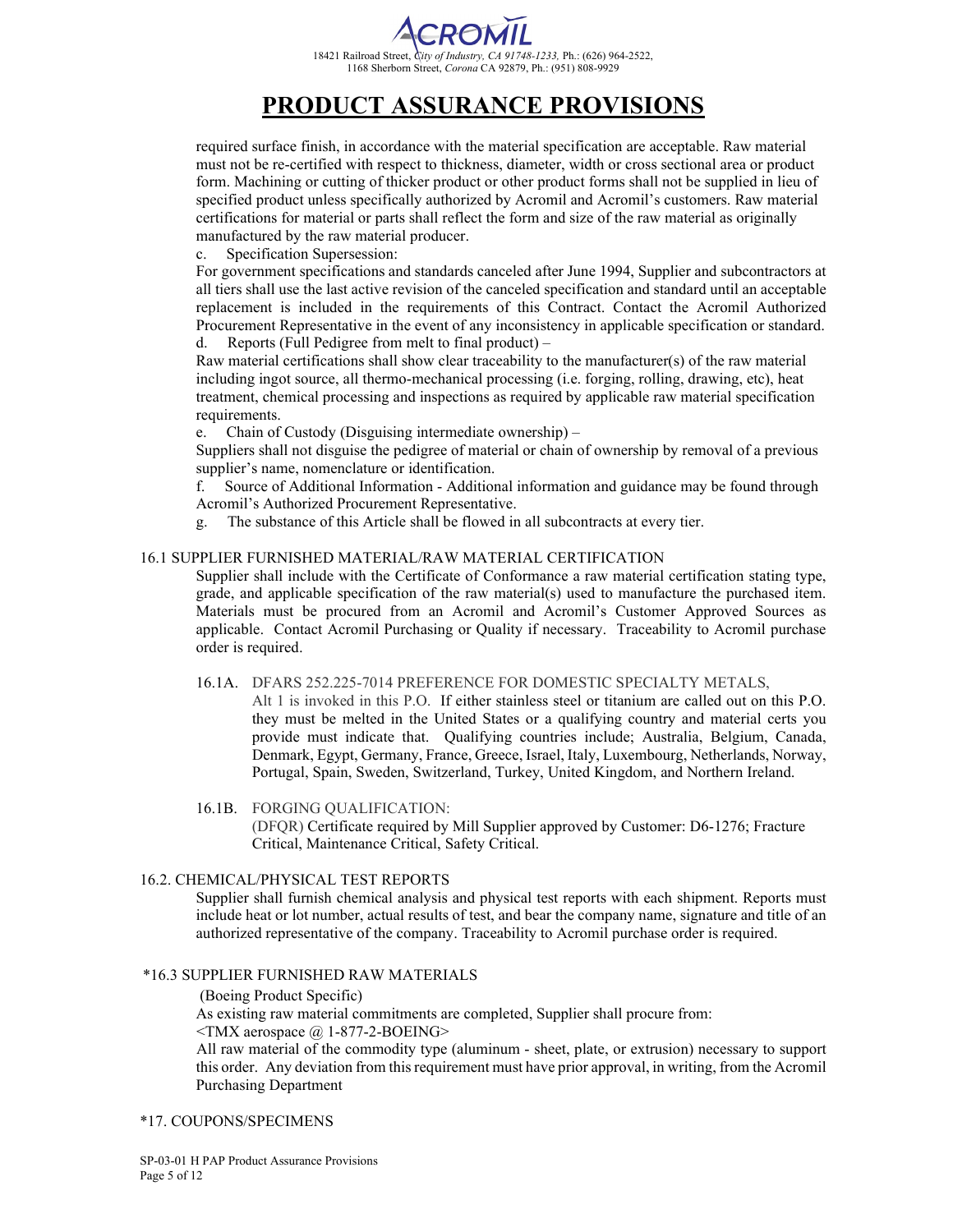

Supplier shall submit coupon/specimen by separate cover, to the attention of Acromil QA, of sufficient material representative of the process, to perform the required inspection/test. Coupons/specimens shall be shipped prior to or with products and identified by part number, purchase order and applicable heat, melt, lot numbers and other applicable processes.

### 18. NONCONFORMING MATERIAL (NCM)

Material not in compliance to drawing(s) or specification(s) requirements shall not be shipped without prior Acromil approval. Supplier may request same by notifying ACROMIL Quality Assurance in writing of actual discrepancy, reason for discrepancy, and action taken to prevent recurrence. If authorization is given to ship, nonconforming items must be identified and segregated from conforming supplies. Acceptance will depend upon verification of discrepancy and final approval at Acromil.

### 19. DOCUMENTATION CHANGE CONTROL/CONFIGURATION MANAGEMENT

Supplier shall maintain adequate control to assure drawing revision that are incorporated through purchase order changes, are implemented in a timely manner. Items that are affected shall be identified, segregated, and packed separately at established points. Further, the supplier shall notify and obtain approval from Acromil for proposed changes in the design or processes of the products.

### 20. APPROVED SOURCE

a. Supplier shall be responsible to ensure that procurement source for certified processes and operations are the "Approved Source" required by Acromil, Acromil's Customer and the drawing requirement. (Example: Boeing D1-4426, etc.)

b. Supplier of assemblies who install components or sub-assemblies using drawings defined as "Approved Source" Products as outlined above must substantiate compliance by forwarding the

"Approved Source" certification, or other means of identification, with each shipment of supplies to Acromil.

c. Counterfeit Parts Prevention will be maintained by suppliers in accordance with industry standard AS6174 (Materials) and AS5553 (Electronic Components), and suppliers shall ensure that Counterfeit Parts, Material or work is not delivered to Acromil. If suppliers become aware or suspects that it has furnished counterfeit parts or work, Acromil will be notified immediately and product shall be accordingly handled as discrepant. Counterfeit Parts is defined as work that is or contains items misrepresented as having been designed and/or produced under an unapproved system, procured from an unapproved independent distributor, Work that has reached a design life limit, has been damaged beyond possible repair, but is altered and misrepresented as acceptable or has been reworked, identified and sold as new.

## \*21. FIRST ARTICLE INSPECTION

A 100% dimensional inspection shall be performed on the first piece of the production lot. Parts must be identified with part number, purchase order number and appropriate First Article Tag. To expedite material flow, it is recommended that the Supplier include a copy of its own completed first piece inspection report with the part. Supplier may request waiver of this requirement based upon previous approval on a purchase order and/or government contract, provided that no change has been made in facilities or methods of manufacture, and there has not been an interruption in production of more than 12 months since approval. Request of waiver must be submitted in writing to Acromil Quality Assurance and include objective evidence of prior First Piece acceptance. First Articles may be requested to be provided on Acromil Form # A-452 if required in accordance with Work Instruction WI-Q010 & WI-Q011 if required this will be requested on Purchase Order. Contact Acromil Quality if any questions regarding FAI requirements.

### \*21A. AS9102 AEROSPACE FIRST ARTICLE INSPECTION REPORTS

First Article Inspection (FAI) shall be performed by the seller in accordance with the requirements of the latest revision of AS9102. The forms contained with-in AS9102 shall be used.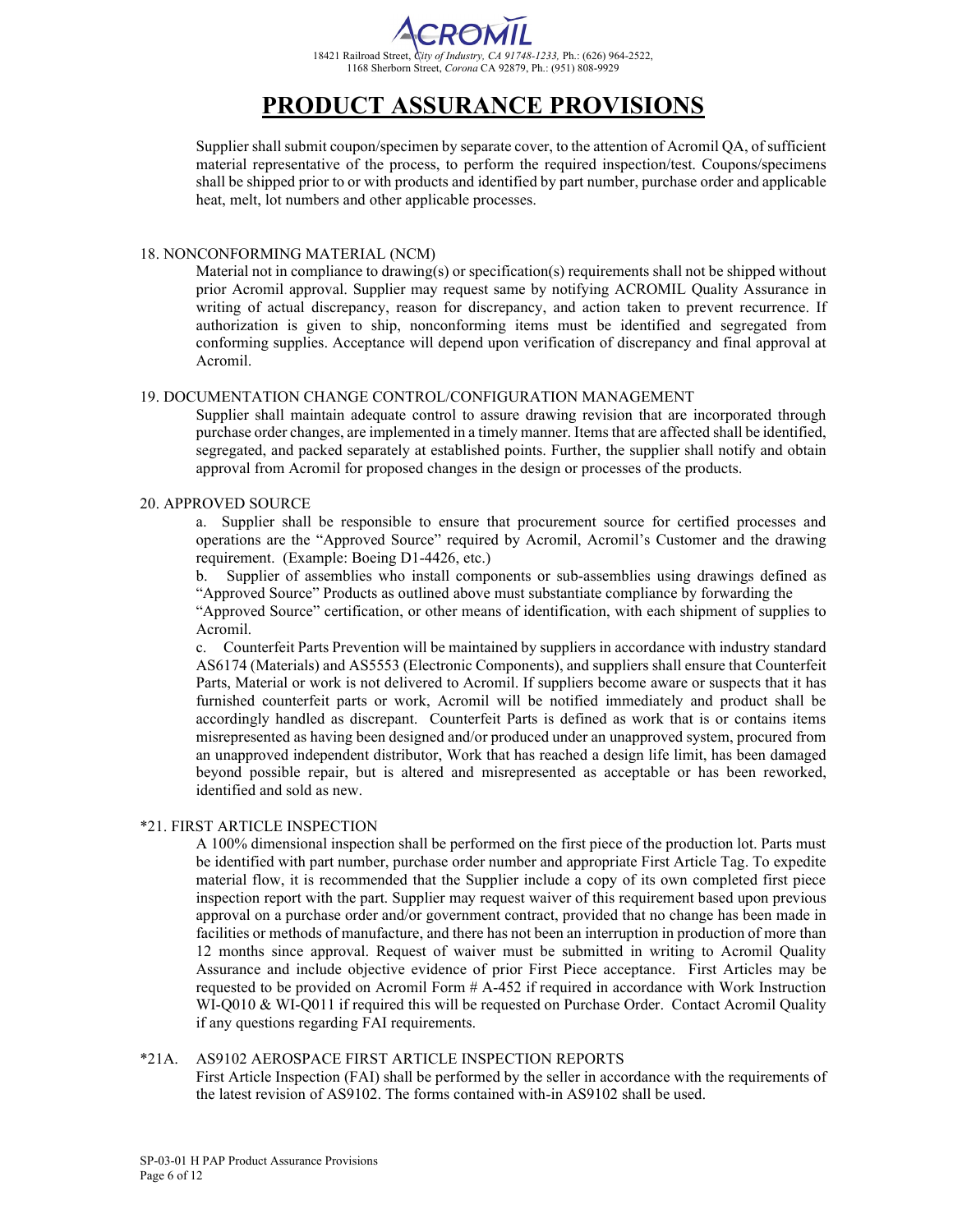

## \*22 FIRST ARTICLE INSPECTION/TEST

First Article Inspection/Test is required, including Performance Testing and Evaluation to the extent required by the Government Quality Assurance Representative. The supplier is responsible for scheduling Inspection/Test to obtain government QAR concurrence and provide ten (10) days notice to allow Acromil the option of witnessing the same. Request for waiver of this requirement may be made in accordance with the criteria listed in PAP 21.

### \*23. NONDESTRUCTIVE TESTING (NDT)

Suppliers performing Nondestructive Testing processes shall provide certifications, and/or test reports stating the applicable specification and revision, and bear the signature and title of an authorized representative of the organization performing the test(s). In the case of radiographic examination, films must be submitted to Acromil upon request. Traceability to Acromil purchase order is required.

### \*24. HARDNESS AND CONDUCTIVITY TEST CERTIFICATION

Supplier shall submit results of hardness and conductivity test performed on material furnished, if required. Hardness and conductivity data must be kept in appropriate scale, provide case depth data if required, and bear the signature and title of an authorized representative of the organization performing the test. Traceability to Acromil purchase order is required.

### \*25. DIRECT SHIPMENT

Direct shipment is authorized from your facility. Prior to this shipment, all necessary Acromil and/or customer source, as required by the purchase order and attachments have been completed and verified for compliance.

### \*26. QUALIFIED PRODUCTS LIST (QPL)

Suppliers of products such as electronic components, primers, enamels, oil, welding rod, switches, regulators, etc,. Direct to Acromil are responsible to furnish these products as listed on the applicable Qualified Products List (QPL) or evidence that they have been approved for inclusion on such list. They must substantiate the qualification by listing the product, the name of manufacturer, the QPL number, revision and date of applicable QPL on the certification for components or sub-assemblies. If there is a shelf life for the product, the expiration date must be noted on the certification and/or the product.

Supplier accomplishing final surface finish operations such as painting or installation of components or sub-assemblies using QPL products as outlined above, must substantiate the qualification as described above.

#### 27. PPP&M REQUIREMENTS

Supplier shall deliver purchased items meeting the requirements of best commercial practices. In addition, all parts shall be provided with adequate protection from damage including corrosion and/or contamination, as applicable.

#### \*28. STATISTICAL PROCESS CONTROL (SPC)

Supplier shall have a Statistical Process Control program in effect in their facility with applicable procedures. Statistical data shall be submitted as evidence that the supplier's parts/processes are within the Statistical Process Control limits to prevent points out of specification tolerances. SPC techniques as defined in SAE AS9103 shall be implemented per customer contract requirements.

### \*29.1. WELDING CERTIFICATION

Supplier shall furnish a Certification of Compliance for welding/joining processes used in the fabrication of purchase order. Certificate shall state the specification and revision, bear the signature and title of an authorized representative of the manufacturer performing the process, and include a statement that evidence of compliance is on file and available to Acromil upon request. Traceability to Acromil purchase order is required.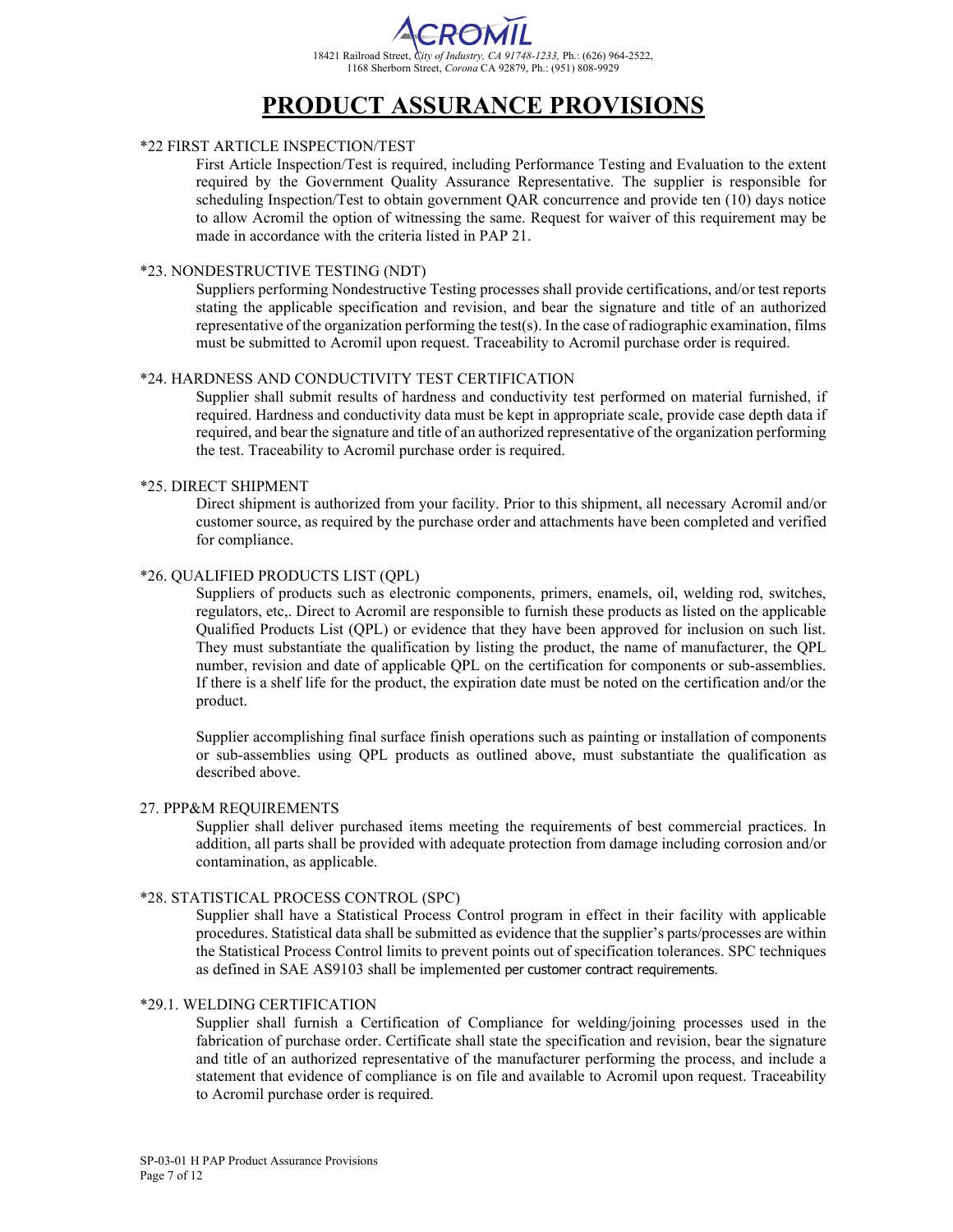

## \*29.2. WELDING PROCEDURE

Supplier shall prepare and submit to Acromil Quality Assurance, a procedure in accordance with the applicable welding/joining specification. When required by the specification, a workmanship specimen shall be prepared for approval through Supplier's government QA Representative. If government does not normally service supplier facility, the specimen may be submitted to Acromil for submittal.

#### \*30. WORKMANSHIP SPECIMEN

Supplier shall submit by separate cover, to the attention of Acromil Quality Assurance, a workmanship specimen representative of the procedure (PAP clause 29.2) to perform the required inspection and test. Workmanship specimens shall be shipped prior to or with the products and identified with part and purchase order number. Shipment of products shall not be held awaiting approval of workmanship specimen.

#### \*31. WELDING EQUIPMENT APPROVAL

Supplier shall provide certification of equipment used in the performance of spot, seam, or resistance welding processes, as required by the applicable specification(s).

#### 32. ADDITIONAL REQUIREMENTS NECESSARY

#### 33. NO PAP REQUIRED

#### 34. SUPPLIER FOD REQUIREMENTS

Supplier shall maintain a FOD prevention program. Supplier's FOD prevention program shall include the review of design and manufacturing processes to identify and eliminate foreign object entrapment areas and paths through which foreign objects can migrate. Supplier shall ensure work is accomplished in a manner preventing foreign objects or material in deliverable items. Supplier shall maintain work areas and control tools, parts and materials in a manner sufficient to preclude the risk of FOD incidents. Supplier shall document and investigate each FOD incident and ensure elimination of the root cause of each such incident. By delivering Items to Acromil, Supplier shall be deemed to have certified to Acromil that such items are free from any foreign materials that could result in FOD.

\*35. AIRBUS GRAMS Requirements for Special Processing Suppliers;

Suppliers who are contracted to provide Special Processes to Acromil for Airbus products shall abide by the following requirements per Airbus GRAMS AP2190 Issue C. AI-GRAMS-L-400303-C Industrial Process Flow Chart. AI-GRAMS-L-400304-C Industrial Process Layout (Spaghetti Diagram) AI-GRAMS-L-400305-C Continuous Improvement: (Continuous Improvement Processes/Lean Manufacturing Processes). AI-GRAMS-L500212-C Product, Process & Sub-Process Key Characteristics. AI-GRAMS-L-400404-C Capacity Management. AI-GRAMS-L-400407-C Backorder Management AI-GRAMS-L-400801-C Delays Analysis Process AI-GRAMS-400404-C Bottleneck Identification AI-GRAMS-400404-C Industrial Change Management AI-GRAMS-500213-C Manufacturing Inspection Means & Tools AI-GRAMS-310401-C Identification, Traceability, Configuration Management. AI-GRAMS-320201-C AS9100 Compliant as it relates to your Special Process and Quality/Business Management System. AI-GRAMS-L320316-C NADCAP Certification AI-GRAMS-400610-C Suppliers shall partner with Acromil Monitoring activities as it relates to Recovery and Improvement Actions when required. AI-GRAMS-L400602-C Must be an Airbus and Acromil approved supplier and adhere to all national, international, proprietary and Airbus Specifications.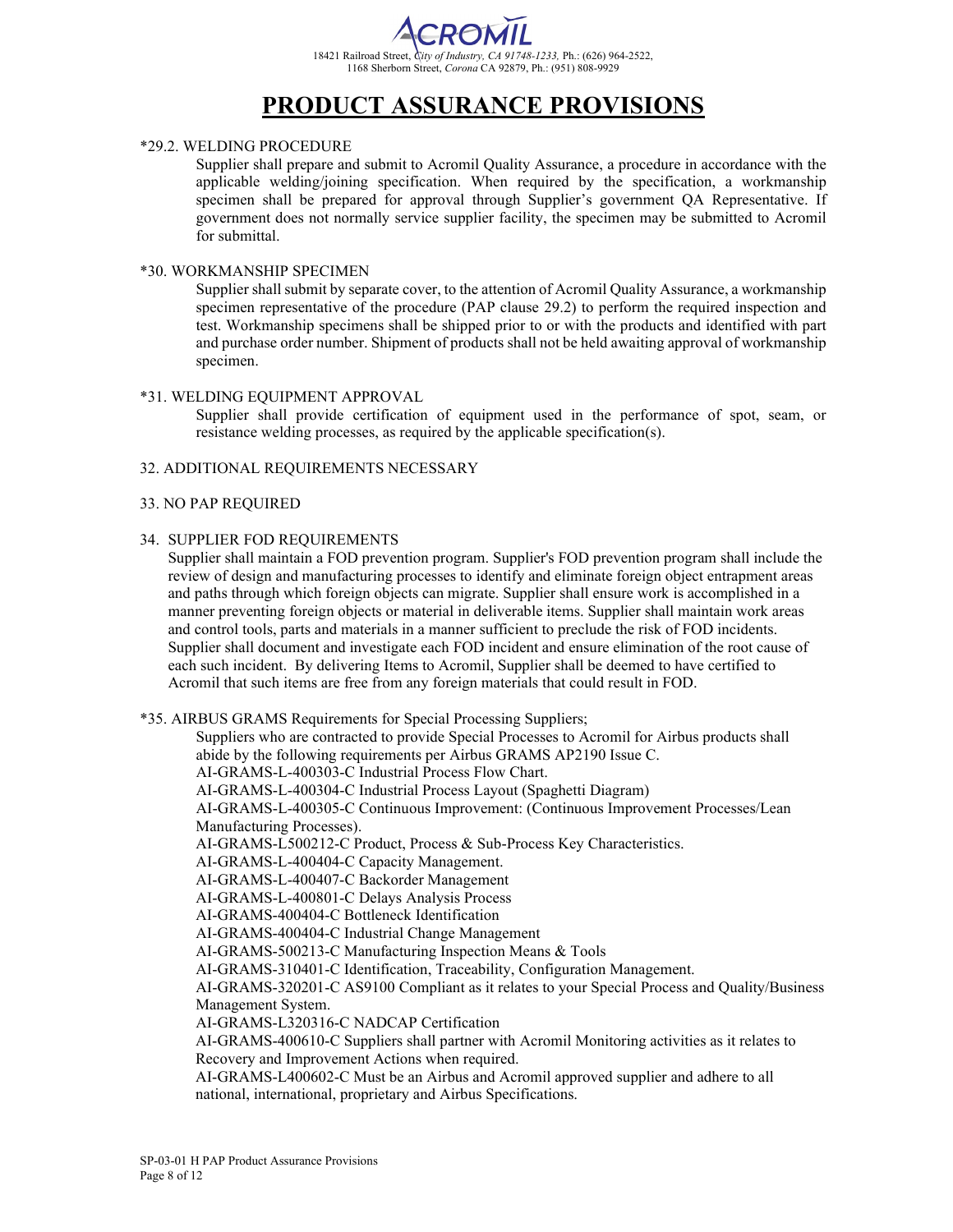

(Refer to "Cascade of Airbus GRAMS Requirements to Acromil Subcontractors" matrix for detailed explanation of Acromil & Airbus requirements)

\*36. AIRBUS GRAMS Requirements for Machining Suppliers Suppliers who are contracted to provide Machining Processes to Acromil for Airbus products shall abide by the following requirements per Airbus GRAMS AP2190 Issue C. AI-GRAMS-L-400303-C Industrial Process Flow Chart. AI-GRAMS-L-400304-C Industrial Process Layout (Spaghetti Diagram) AI-GRAMS-L-400305-C Continuous Improvement: (Continuous Improvement Processes/Lean Manufacturing Processes). AI-GRAMS-L-400404-C Capacity Management. AI-GRAMS-L-400407-C Backorder Management AI-GRAMS-L-400801-C Delays Analysis Process AI-GRAMS-400404-C Bottleneck Identification AI-GRAMS-400404-C Industrial Change Management AI-GRAMS-500213-C Manufacturing Inspection Means & Tools AI-GRAMS-310401-C Identification, Traceability, Configuration Management. AI-GRAMS-L500212-C Product, Process & Sub-Process Key Characteristics. AI-GRAMS-320201-C AS9100 Compliant as it relates to your Quality/Business Management System. AI-GRAMS-400610-C Suppliers shall partner with Acromil's Monitoring activities as it relates to Recovery and Improvement Actions when required. AI-GRAMS-L400602-C Must be an Airbus and Acromil approved supplier and adhere to all national, international, proprietary and Airbus Specifications. (Refer to "Cascade of Airbus GRAMS Requirements to Acromil Subcontractors" matrix for detailed explanation of Acromil & Airbus requirements) \*37. AIRBUS GRAMS Requirements for Standard Components (Stockist/Distributors) Suppliers Suppliers who are contracted to provide Standard Components (fasteners, bearings, Sealants, Foil Tape, hardware, metallic materials, etc.) to Acromil for Airbus products shall abide by the following requirements per Airbus GRAMS AP2190 Issue C. AI-GRAMS-L-400305-C Continuous Improvement: (Continuous Improvement Processes/Lean Manufacturing Processes). AI-GRAMS-L-400407-C Backorder Management AI-GRAMS-L-400801-C Delays Analysis Process AI-GRAMS-310401-C Identification, Traceability, Configuration Management. AI-GRAMS-320201-C AS9100 Compliant as it relates to your Quality/Business Management System. AI-GRAMS-400610-C Suppliers shall partner with Acromil's Monitoring activities as it relates to Recovery and Improvement Actions when required. AI-GRAMS-L400602-C Must be an Airbus and Acromil approved supplier and adhere to all national, international, proprietary and Airbus Specifications. (Refer to "Cascade of Airbus GRAMS Requirements to Acromil Subcontractors" matrix for detailed explanation of Acromil & Airbus requirements) \*38. Airbus GRAMS Requirements for suppliers of Specified Material & Semi-Finished Products. Raw Material, Forgings, Bar Stock & Plate coming from Material Manufacturer. Suppliers who are contracted to provide Material Products to Acromil for Airbus products shall abide by the following requirements per Airbus GRAMS AP2190 Issue C.

AI-GRAMS-L-400303-C Industrial Process Flow Chart.

AI-GRAMS-L-400304-C Industrial Process Layout (Spaghetti Diagram)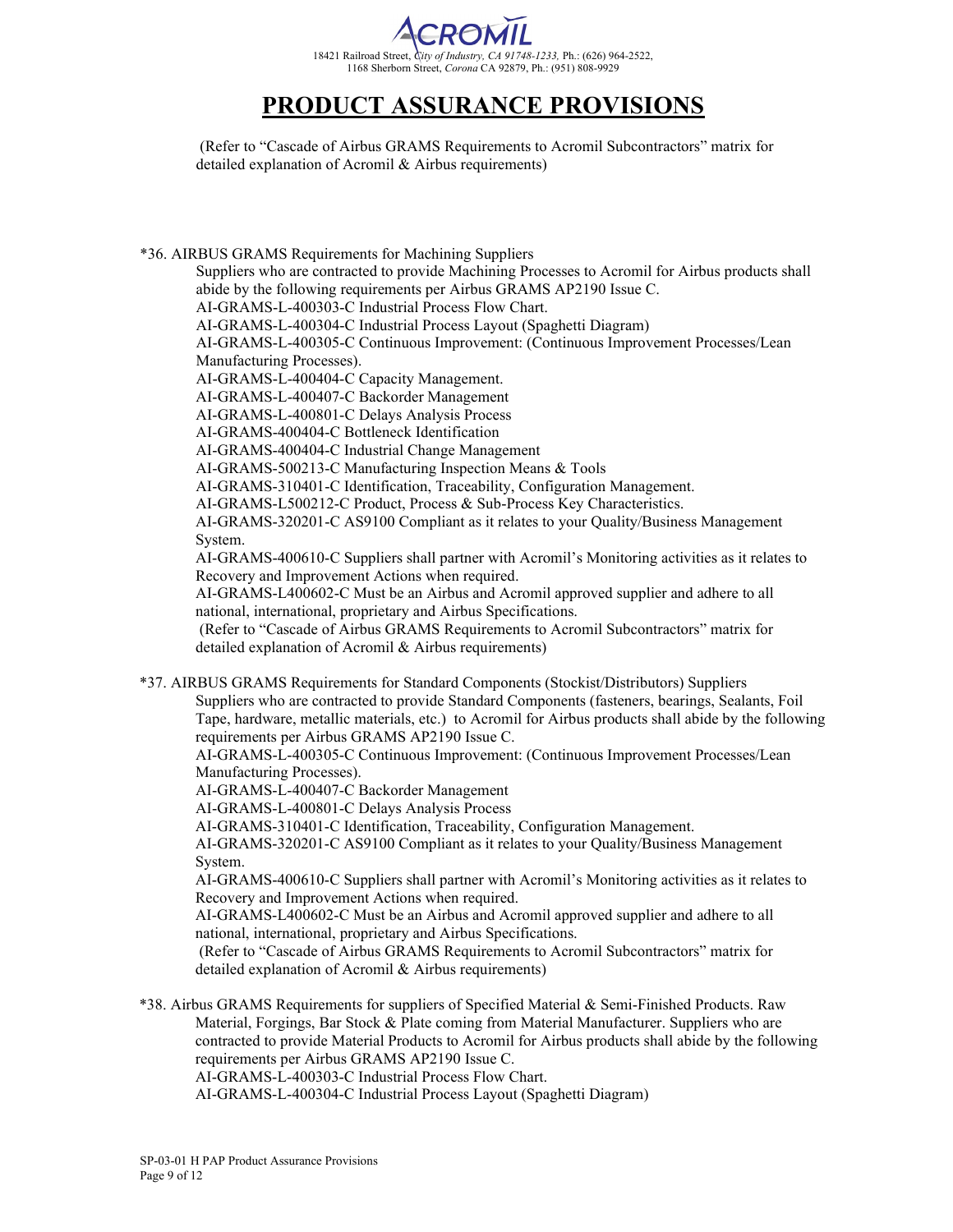

AI-GRAMS-L-400305-C Continuous Improvement: (Continuous Improvement Processes/Lean Manufacturing Processes). AI-GRAMS-L-400404-C Capacity Management. AI-GRAMS-L-400407-C Backorder Management AI-GRAMS-L-400801-C Delays Analysis Process AI-GRAMS-400404-C Bottleneck Identification AI-GRAMS-400404-C Industrial Change Management AI-GRAMS-500213-C Manufacturing Inspection Means & Tools AI-GRAMS-310401-C Identification, Traceability, Configuration Management. AI-GRAMS-320201-C AS9100 Compliant as it relates to your Special Process and Quality/Business Management System. AI-GRAMS-L320316-C NADCAP Certification AI-GRAMS-L400602-C Must be an Airbus and ACROMIL approved supplier and adhere to all national, international, proprietary and Airbus Specifications.

AI-GRAMS-400610-C Suppliers shall partner with Acromil Monitoring activities as it relates to Recovery and Improvement Actions when required. (Refer to "Cascade of Airbus GRAMS Requirements to Acromil Subcontractors" matrix for detailed explanation of Acromil & Airbus requirements)

39. International Traffic in Arms Regulation (ITAR) Control

'Export Notice: The information disclosed herein may include United States origin technical data. Accordingly, the receiving party is responsible for complying with and assures the disclosing party that it will comply with all export regulations of the United States, including the U.S. Department of State International Traffic in Arms Regulation (Title 22 CFR parts 120-130), the U.S. Department of Commerce Export Administration Regulations (Title 15 CFR 768-799), and any other U.S. Government regulations applicable to the export or disclosure of such controlled technical data (or the products thereof) to Foreign Nationals, whether within or without the U.S., including those employed by or otherwise associated with the receiving party'. Acromil its employees and its subcontractors shall not use or disclose documents, information or technical data in any manner contrary to the laws and regulations of the United States'.

40. Handling, Storage, Packaging, Preservation, Delivery & Identification.

Suppliers shall package/pack and identify products in compliance with applicable Acromil and/or Customer specifications, drawings and standards. Supplier shall also define  $\&$  implement the handling, storage, preservation and delivery processes concerning product, sub-assemblies, components and parts.

### \*41. Digital Data Verification

All customer CAD Models forwarded to supplier shall be validated back to Authority Dataset All DPD/MBD associated Suppliers shall maintain qualification and adherence to the requirements of the associated Customer, i.e.: Boeing requirements of D6-51991, LM 79E040001, Spirit MAA1- 10009-1, etc. Supplier verification and monitoring to may be performed in accordance Acromil Supplier Controls for DPD/MBD associated requirements utilizing applicable audit reports and checklists as deemed necessary per Acromil and Acromil's Customers procedures and specifications.

42. Business Confidential and Proprietary Statement:

During the performance of this order, Technical Documents and Data may be forwarded from Acromil to our Suppliers, These Documents and Data may contain confidential or proprietary information of Acromil, and are intended solely for the information and use of parties performing or reviewing the requirements stated herein. Such confidential or proprietary information may not be used, reproduced, or disclosed to any other parties unless formally authorized and approved by signatories noted herein.

43. Acromil /Customer/Government Furnished Material and Tooling (CFM/GFM)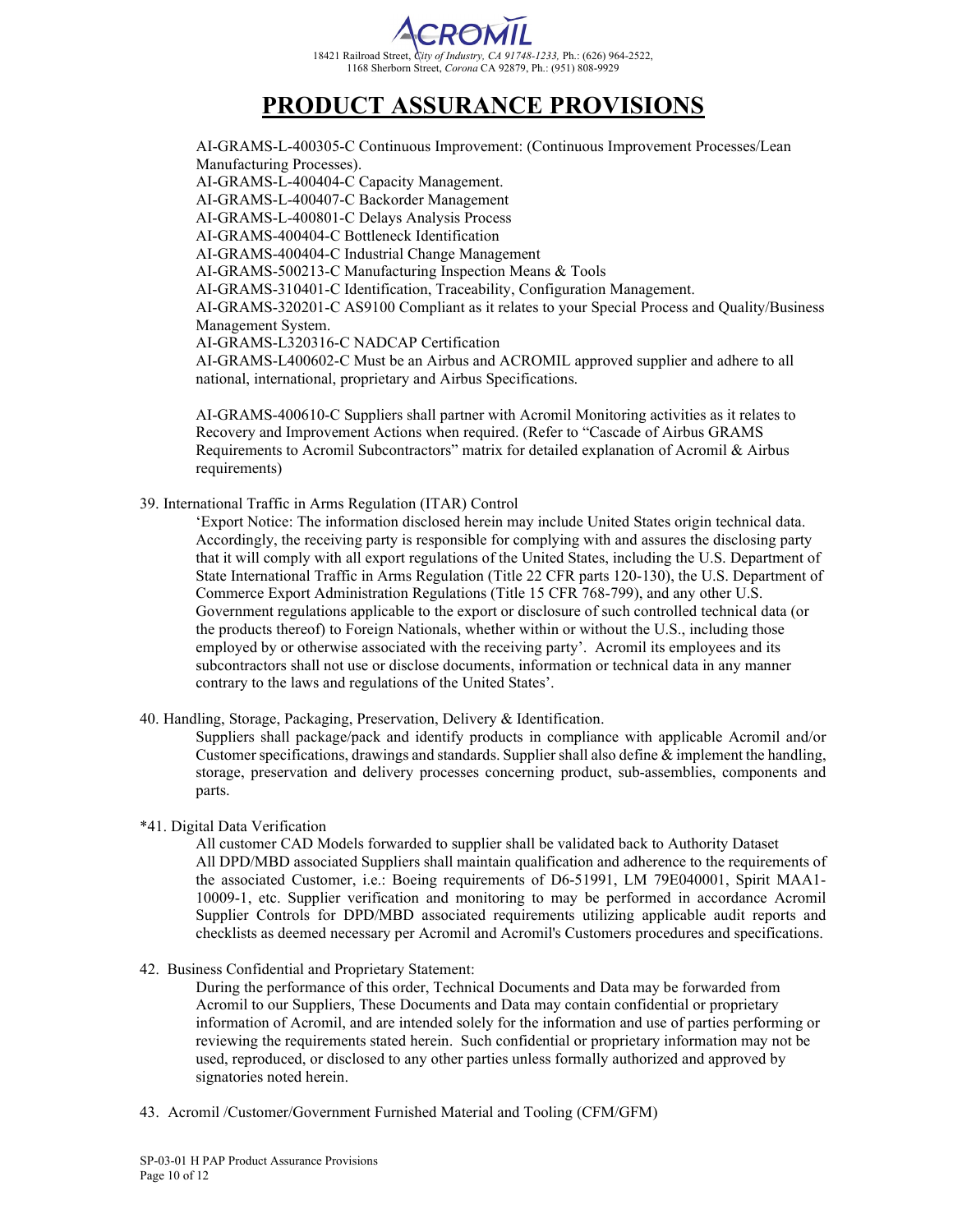

Suppliers that receive CFM/GFM for the performance of subject Order, shall maintain a management system capable and/or approved for appropriately receiving, documenting, tracking, maintaining, segregating, identifying, discrepancy reporting, etc., as well as providing accurate inventories as required for all supplied Customer and Government Furnished Property in accordance with industry standards and Quality Management Systems noted in item 3 above, and applicable customer requirements.

### 44. Flow down of Acromil Customers Requirements

The Acromil Purchase Order may be utilized as necessary to Flow down any applicable Acromil Customer special requirements or special instructions as deemed pertinent to the performance, task or service being contracted by supplier. Acromil's Customer approved Suppliers are obligated to adhere to cognizant Customer requirements, (example given: Boeing approved suppliers are implied to maintain Tool Controls, Process Controls, DPD Controls, etc. in accordance with Boeing specifications, standards and requirements), and so on, depending on specific final customer, product and scope of work.

### 45. Conflict Minerals

Seller acknowledges that Acromil's ultimate Customers, may be subject to Section 1502 of the Dodd-Frank Wall Street Reform and Consumer Protection Act (the "Act") and the implementing rule promulgated by the U.S. Securities and Exchange Commission ("SEC") which will require reporting related to tin, tantalum, tungsten and gold (the "Conflict Minerals") contained in products sold by Acromil. Seller shall promptly provide such written certifications concerning Conflict Minerals contained in products, components, parts and materials supplied to Acromil by Seller as Acromil may request from time to time. Seller acknowledges that for purposes of any reports our customers may file with the SEC, Acromil and our customers will rely on the accuracy and completeness of each such certification. Seller represents and warrants that it has adopted and will maintain a supply chain policy and procedure to conduct, and require its suppliers to conduct, a reasonable inquiry to determine (i) whether the products, components, parts or materials supplied to Acromil contain Conflict Minerals and (ii) whether the source of any such Conflict Minerals is not derived from recycled or scrap materials provided by the Democratic Republic of the Congo or an adjoining country and if so to perform due diligence to identify the facilities used to process such Conflict Minerals and make efforts to identify the location of each mine or location of origin of such Conflict Minerals with the greatest possible specificity. Seller represents, warrants and certifies that its products, parts, components and materials are not, and will not be, produced with child, indentured, forced or prison labor.

### 45.1 Information for External Providers

 Seller or its subcontractor shall ensure that their employees are aware of their contribution to product or service conformity to;

-Contribution to Product or service conformity

- -Their contribution to Product Safety
- -The importance of ethical behavior

### 46. Industrial Change

Suppliers will not implement any industrial change without the prior agreement from Acromil. Suppliers shall immediately notify Acromil of Changes and Work Transfer as noted below, which includes: Changes in product and/or process, Changes of suppliers and Changes of manufacturing facility location.

- 46.1 In accordance with Acromil requirements, Supplier shall inform Acromil prior to any Industrial Change such as:
	- 46.1.1 Work transfer (plant relocation, subcontracting, sub-tier supplier change),
	- 46.1.2 New manufacturing process and/or manufacturing process changes,
	- 46.1.3 Plant reorganization,
	- 46.1.4 New ERP, Enterprise Resources Planning Changes,